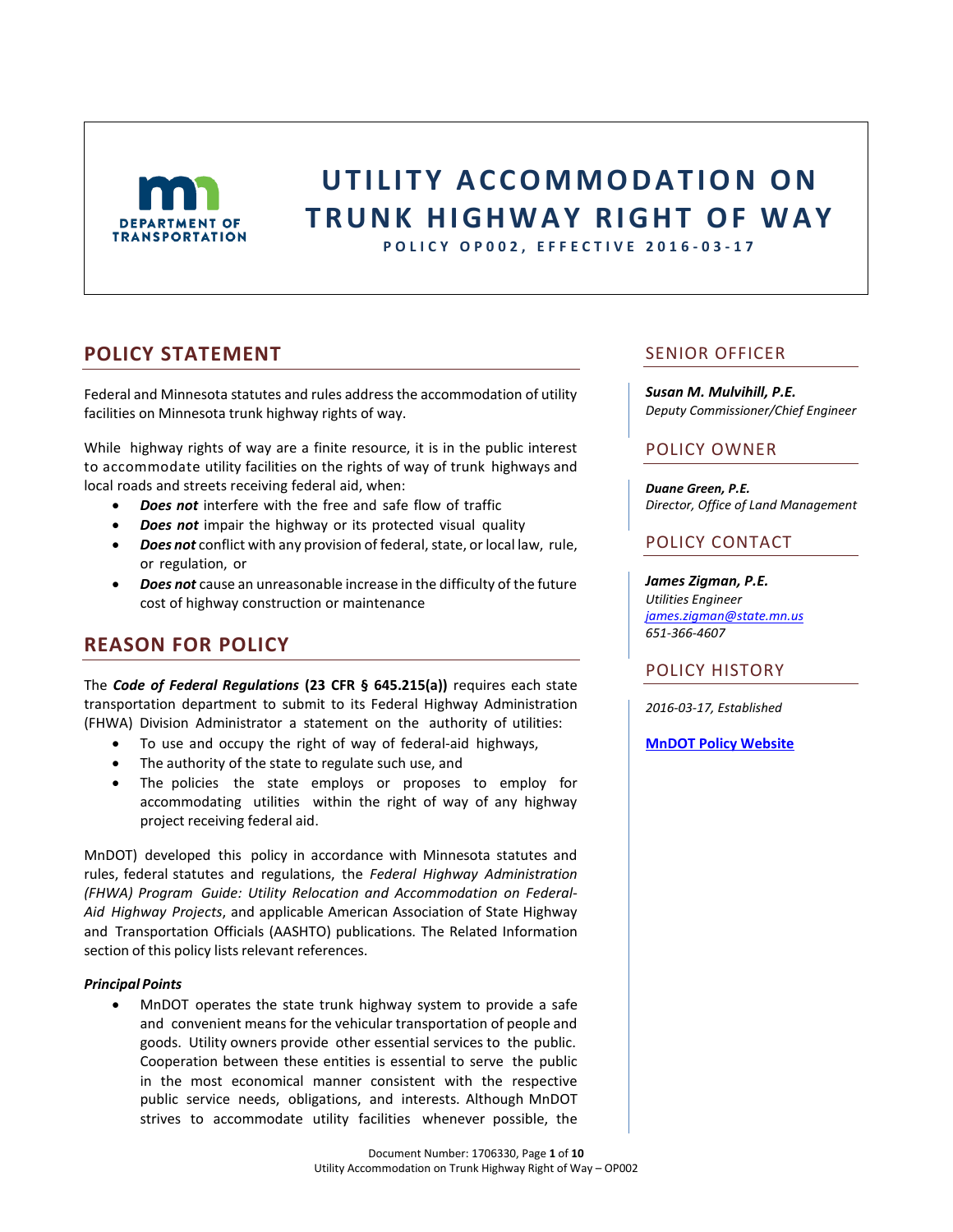permitted use and occupancy of highway right of way for non-highway purposes is subordinate to the primary interest and safety of the traveling public.

- Trunk highways in Minnesota that are part of the federal-aid system are also subject to federal statutory and regulatory requirements. When determining whether a portion of a federal-aid highway should be used to accommodate a utility facility, federal law requires states to "first ascertain the effect such use will have on highway and traffic safety, since in no case shall any use be authorized or otherwise permitted, under this or any other provision of law, which would adversely affect safety." **23 USC § 109(I) (1) (A)**.
- The procedures used by MnDOT for accommodating utility facilities along, across, or on the right of way of all highways under the jurisdiction of the Minnesota Commissioner of Transportation are in the Utility Accommodation Section ofthe **[MnDOT Utility Accommodation and Coordination Manual](http://dotapp7.dot.state.mn.us/cyberdocs_guest/quickstart.asp?show=view%3A1706321&noframes=yes)** and referred to as the **[Manual](http://dotapp7.dot.state.mn.us/cyberdocs_guest/quickstart.asp?show=view%3A1706321&noframes=yes)** in this policy.
- The FHWA has approved this statement of policy.

#### *Application of Policy*

- This policy applies to all placements of public utilities (and private lines that are also allowed to cross highways), including, but not limited to:
	- o All forms of communication facilities
	- o Cable television
	- o Electric power
	- o Water, steam and sewer lines
	- o Pipelines that carry gas, liquids, or solids in suspension
	- $\circ$  Facilities that carry waste, drainage, or storm water not connected with highway drainage
	- $\circ$  Any the accommodation of another similar commodity within the right of way of highways under the jurisdiction of the Commissioner of Transportation
- This policy applies to underground, surface, or overhead facilities, either singularly or in combination, including bridge attachments.
- This policy applies to all existing utility facilities retained, relocated, replaced, or altered and to new utility facilities installed on state right of way, including facilities needed for highway purposes (such as for highway lighting or utility facilities to serve a weigh station, rest area, or recreation area).
- Energy generation facilities are not utility facilities for the purpose of this policy. Energy generation facilities may be allowed to occupy a portion of a trunk highway right of way:
	- $\circ$  By means of a lease agreement, dependent upon the nature of the trunk highway right of way
	- o MnDOT's ownership interest of the right of way, and
	- $\circ$  The nature and ownership of the proposed wireless communications or energy generation facility

#### *Scope of Policy*

- This policy addresses the location, design, and methods for installing, adjusting, accommodating, and maintaining utility facilities on trunk highway rights of way and projectssubject to the requirements of **23 CFR 645.209(g).**
- MnDOT will apply relevant Minnesota or federal statutes, rules, or industry codes as appropriate to the circumstances of the placement of a utility facility on trunk highway right of way. If more stringent protection is prescribed by Minnesota or federal statutes, rules, or industry codes than is provided in this policy, the more stringent requirement shall prevail. Nothing in this policy shall be considered as a limitation on the authority or responsibility of MnDOT to apply statutes and regulations as appropriate to the specific circumstances.

## **WHO NEEDS TO KNOW THIS POLICY?**

- Utility owners maintaining existing facilities and wanting accommodation for new facilities along, across, or on trunk highway right of way, and their consultants assisting with these tasks.
	- MnDOT employees involved in the review and approval process of applications for accommodation of utility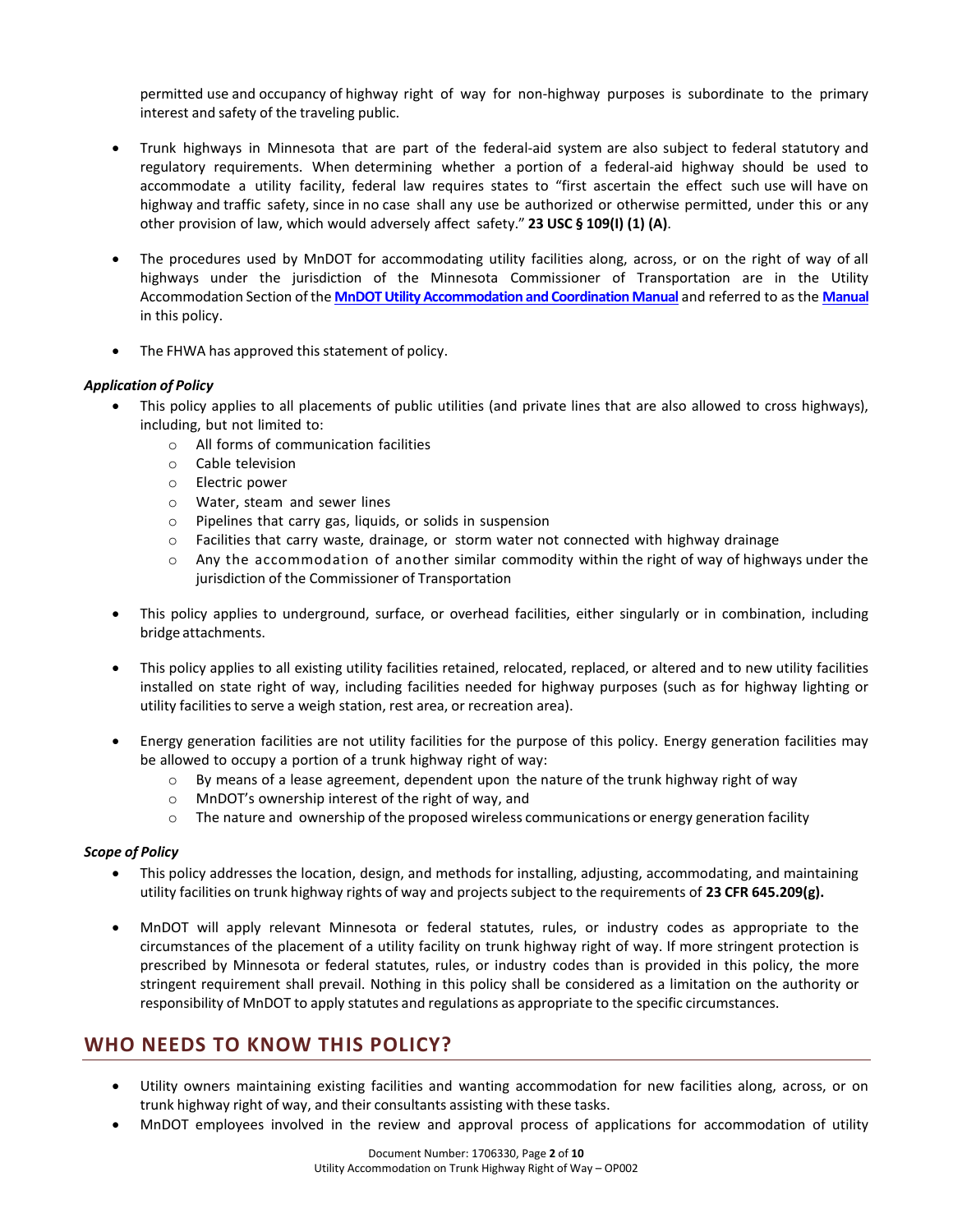facilities on trunk highway right of way.

 Anyone involved in planning, designing, or constructing a MnDOT or local federal-aid projects or a project that involves utility accommodation on trunk highway right of way, including but not limited to: MnDOT employees, local agency representatives, consultants, contractors and, utility owners.

### **DEFINITIONS**

#### **Abandoned Facility**

An underground facility that is no longer in service and is physically disconnected from a portion of the operating facility that is in use or still carries service. An abandoned facility deemed abandoned by the utility owner.

#### **Clear Zone**

The total roadside border area, starting at the edge of the travelled way (the portion of the roadway for movement of through traffic) available for safe use by errant vehicles. This area may consist of a shoulder, a recoverable slope, a nonrecoverable slope, and/or the area at the toe of a non-recoverable slope. The width is dependent upon the traffic volumes, speeds, and roadside geometry. **(23 CFR § 645.207)**

#### **Commissioner**

The Commission of Transportation or the duly appointed Deputy Commissioner, or other designee of the Commissioner

#### **Control of Access**

The condition where the right of owners or occupants abutting land or other persons to access, light, air, or view in connection with a highway isfully or partially controlled by public authority. **(Minnesota Statutes § 160.08)**

#### **FHWA – Federal Highway Administration**

"The Federal Highway Administration (FHWA) provides leadership, guidance, and direction to State Departments of Transportation in the planning, construction and maintenance of transportation projects. Working collaboratively with State partners, FHWA Division Offices ensure that the nation's roads, bridges and tunnels are safe and continue to support economic growth and environmental sustainability. Additionally, to ensure accountability, the FHWA Division Offices work with the State to develop, track and analyze activities and recommend innovative techniques and strategies to improve the performance of the transportation system. FHWA and its Division Offices are responsible for working with State Departments of Transportation to ensure that the nation's strategic investments preserve and modernize the U.S. highway system - and ultimately to save lives."

#### **Freeway**

A divided arterial highway with full control of access **(23 CFR § 645.207)**

#### **Highway**

A general term denoting a public way for the transportation of people, materials, goods, and services but primarily for vehicular travel, including the entire area within the right of way.

#### **Interstate Highways**

Highways that are a part of the Dwight D. Eisenhower National System of Interstate and Defense Highways. Highways on thissystem that are in Minnesota are included in the Minnesota Trunk Highway System.

#### **National Highway System**

An interconnected system of principal arterial routes serving major population centers, international border crossings, ports, airports, public transportation facilities, and other intermodal transportation facilities and major travel destinations. The National Highway System includes all highways on the Interstate system, a large percentage of urban and rural principal arterials, the defense strategic highway network, and major strategic highway connectors.

#### **Out-of-service facility**

An underground facility no longer maintained and is not intended for future use, but has not been deemed abandoned. An out-of-service facility may still be connected to a portion of the operating facility that is in use or still carries service.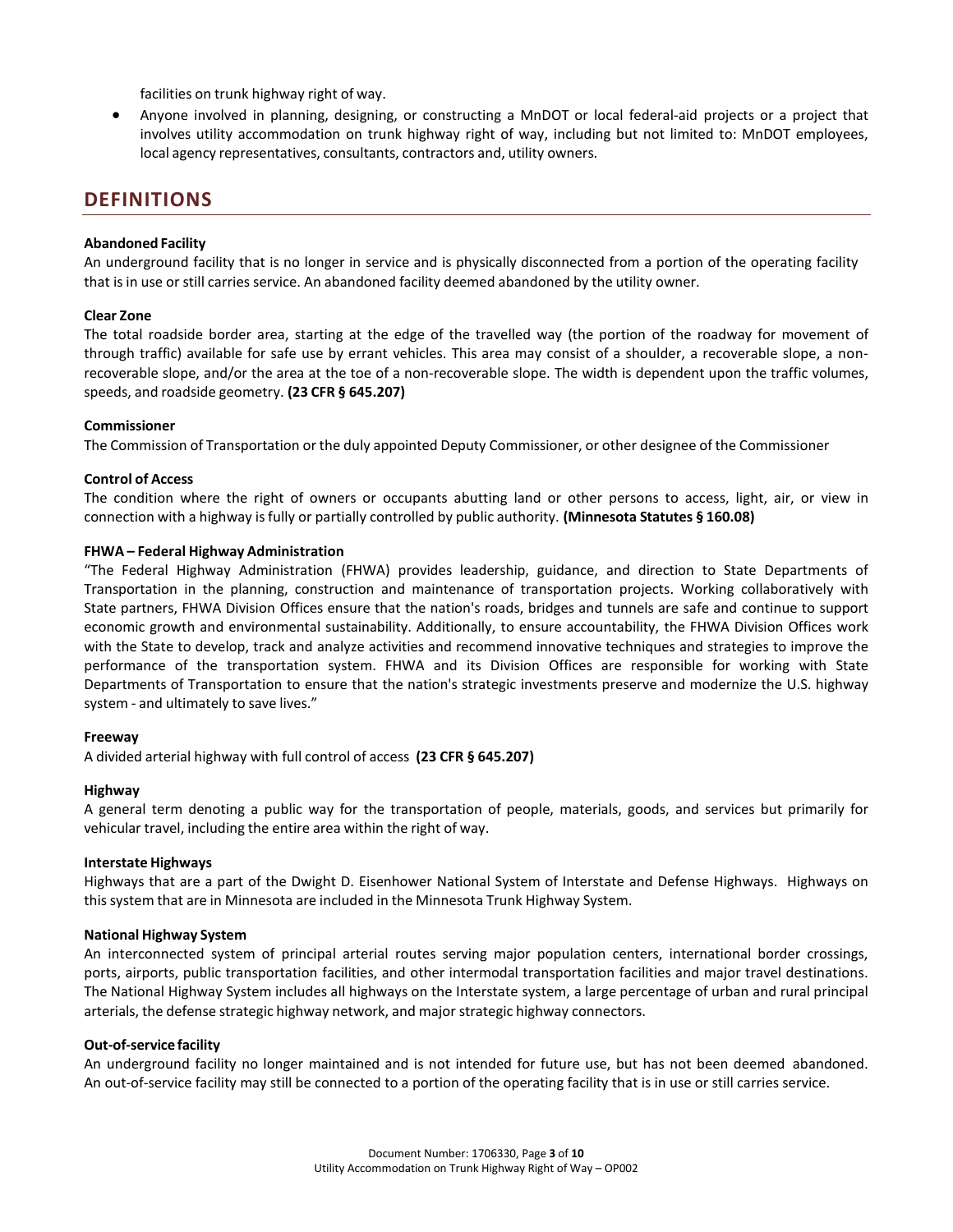#### **Permit**

The document by which MnDOT regulates and gives approval for the use and occupancy of highway right of way by utility facilities or private lines.

#### **Private Lines**

Privately owned facilities that convey or transmit communications, electric power, gas, oil, water, or any other similar commodities outlined in the definition of "utility facility", but devoted exclusively to private use.

#### **Right of Way**

Real property or interests therein, acquired, dedicated or reserved for the construction, operation, and maintenance of a highway.

**Road**

See highway.

**Street**

See highway.

#### **Trunk Highway System**

All roads established or to be established under the provisions of **Article XIV, Section 2 of the Constitution of the State of Minnesota**. This system includes highways that are constructed, improved, and maintained as public highways under the jurisdiction of the Commissioner of Transportation, including highways on the Interstate system.

#### **Utility Facility**

A privately, publicly or cooperatively owned line, facility or system for producing, transmitting, or distributing communications, cable television, electric power, light, heat, gas, oil, crude products, water, steam, waste, storm water not connected with highway drainage, or any other similar commodity, including any fire or police signal system or street lighting system, which directly or indirectly serves the public. This term includes utility-type facilities that are owned or leased by a government agency for its own use, or otherwise dedicated solely for governmental use. This term includes those facilities used solely by the utility that are a part of its operating plant. (See **Minnesota Statutes §§ 161.45, 222.37, subd. 2, and 23 CFR § 645.207)**

### **PROCEDURES**

Minnesota statutes and rules require utility owners to obtain a permit from MnDOT to install or maintain utility facilities on trunk highway right of way. These permits incorporate the current rules under which they are issued. The utility owner or its contractor must receive an approved permit before starting work on highway right of way.

MnDOT will apply current law each time a utility permit is requested or impacted by highway construction. A utility owner shall abide by the current version of this policy and the requirements in the Utility Accommodation Section of the **[Manual](http://dotapp7.dot.state.mn.us/cyberdocs_guest/quickstart.asp?show=view%3A1706321&noframes=yes)** each time a permit is authorized. When future changes are made to this policy, a utility owner is not required to modify an existing utility facility to meet the new version unless proposed changes to that facility require a new permit from MnDOT. Proposed changes to a utility facility requiring a new permit include those ordered by MnDOT to facilitate highway maintenance and construction or a change in a fundamental characteristic or usage of the highway or right of way.

MnDOT may order the adjustment and relocation of the permitted facilities after permit approval, if necessary, to facilitate highway maintenance and construction. This includes situations where a fundamental characteristic or usage of the highway or right of way, such as but not limited to highway type, control of access, and clear zone, is being changed even if the utility facility is not in conflict with construction. All costs for constructing, maintaining, altering, and relocating the permitted facilities shall be the obligation of the utility owner, unless state law otherwise provides.

MnDOT may also consider the future characteristics and usage of a highway or right of way, such as future plans for upgrading a highway to a freeway, when making decisions regarding the accommodation of utility facilities.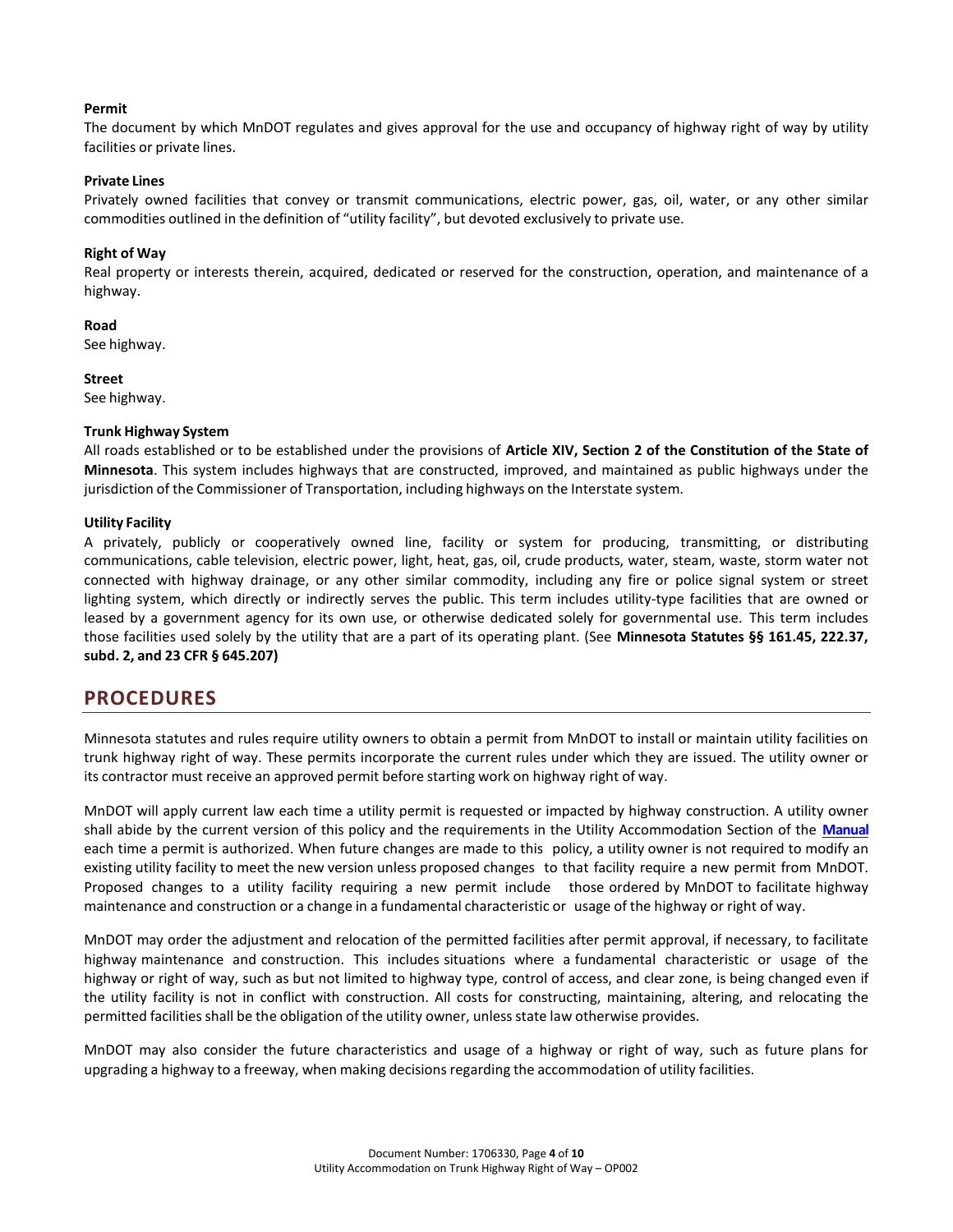#### *Permits*

MnDOT documents the rules and requirements that apply to the use and occupancy of highway right of way by utility facilities or private lines in a permit. Utility owners must have an approved permit from MnDOT before starting work and follow permit regulations and requirements to occupy highway right of way. The applicant shall strictly conform to the terms of the permit and the **Minnesota Rules Parts 8810.3100 through 8810.3600**, together with the special provisions.

MnDOT issues several types of permits relating to trunk highway rights of way. This policy addresses the utility accommodation permit and the miscellaneous work permit.

- **Application for Utility Accommodation on Trunk Highway Right of Way (Form 2525) –** MnDOT requires the Application for Utility Accommodation on Trunk Highway Right of Way for the vast majority of utility placements and relocations. Utility owners complete this form to request permission to place, construct, and reconstruct utility facilities within trunk highway right of way, whether the utility facility runslongitudinally, skewed, or perpendicular to the centerline of the highway. Drainage may be treated as a utility, requiring this form, in certain cases when a facility passes through the right of way without any outlet from or inlet to the facility within the right of way. For utility-initiated projects, utility owners submit this form to the MnDOT Utility Agreements and Permits Unit. For relocations to accommodate a highway project, utility owners submit this form to the appropriate MnDOT project manager. A valid utility accommodation permit includesthe following signatures:
	- o An authorized person representing the utility owner
	- o The MnDOT District Engineer (or Authorized Representative), and
	- o The MnDOT Utilities Engineer, acting for the Commissioner of Transportation
- **Application for Miscellaneous Work on Trunk Highway Right of Way (Form 1723) –** The Application for Miscellaneous Work on Trunk Highway Right of Way is used for minor work, such as installation of utility service connections that do not cross or parallel the roadway within the trunk highway right of way. It is also used for installation of miscellaneous guy wires and anchors, to place temporary obstructions on the right of way, and to perform temporary relocations of a more minor nature to accommodate a highway construction project. In addition, MnDOT requires this form from the utility owner for service and maintenance operations within trunk highway right of way. For utility-initiated projects, utility owners submit this form to the appropriate MnDOT district permit office. For applicable adjustments to accommodate a highway project, utility owners submit this form to the appropriate MnDOT project manager.

MnDOT also issues other permits not covered directly in this policy. The following are among those other permits and are listed here for information only.

- **Application for Drainage Permit (Form 30795-02) –** The Application for Drainage Permit is used for all types of drainage changes on a trunk highway; this form is to be completed when water flow on highway property is involved.
- **Application for Access/Driveway Permit (Form 1721) –** The Application for Access/Driveway Permit is used for all requestsfor a driveway or other access point to a trunk highway or for a change in use of an existing access.
- **Application for Rail Bank Access Permit (Form 1721 RB) –** Minnesota Statutes §222.63 and Minnesota Rules parts 8830.5810 through 8830.5860 govern state rail bank property. The Application for Rail Bank Access Permit is for all requests for access on rail bank right of way. In addition to the Rail Bank Access permit, a lease agreement and a fee will apply.
- **Application for Utility Installation on Rail Bank (Form 1723 RB) -** Minnesota Statutes §222.63 and Minnesota Rules parts 8830.5810 through 8830.5860 govern state rail bank property. Similar to the Application for Miscellaneous Work on Trunk Highway Right of Way, the Application for Utility Installation on Rail Bank is for all utility installations or other objects on, along, or across rail bank right of way. In addition to the Rail Bank Utility permit, a lease agreement and a fee will apply.

#### *MnDOT Review*

Before issuing a permit, MnDOT must:

- 1. Review the sketches and any pertinent information regarding the type of facility for compliance with this policy and rules and laws pertaining to transportation and the accommodation of utilities.
- 2. Verify that utility installations crossing state lines on roadways and bridges have been coordinated with appropriate highway permitting officials in the neighboring states.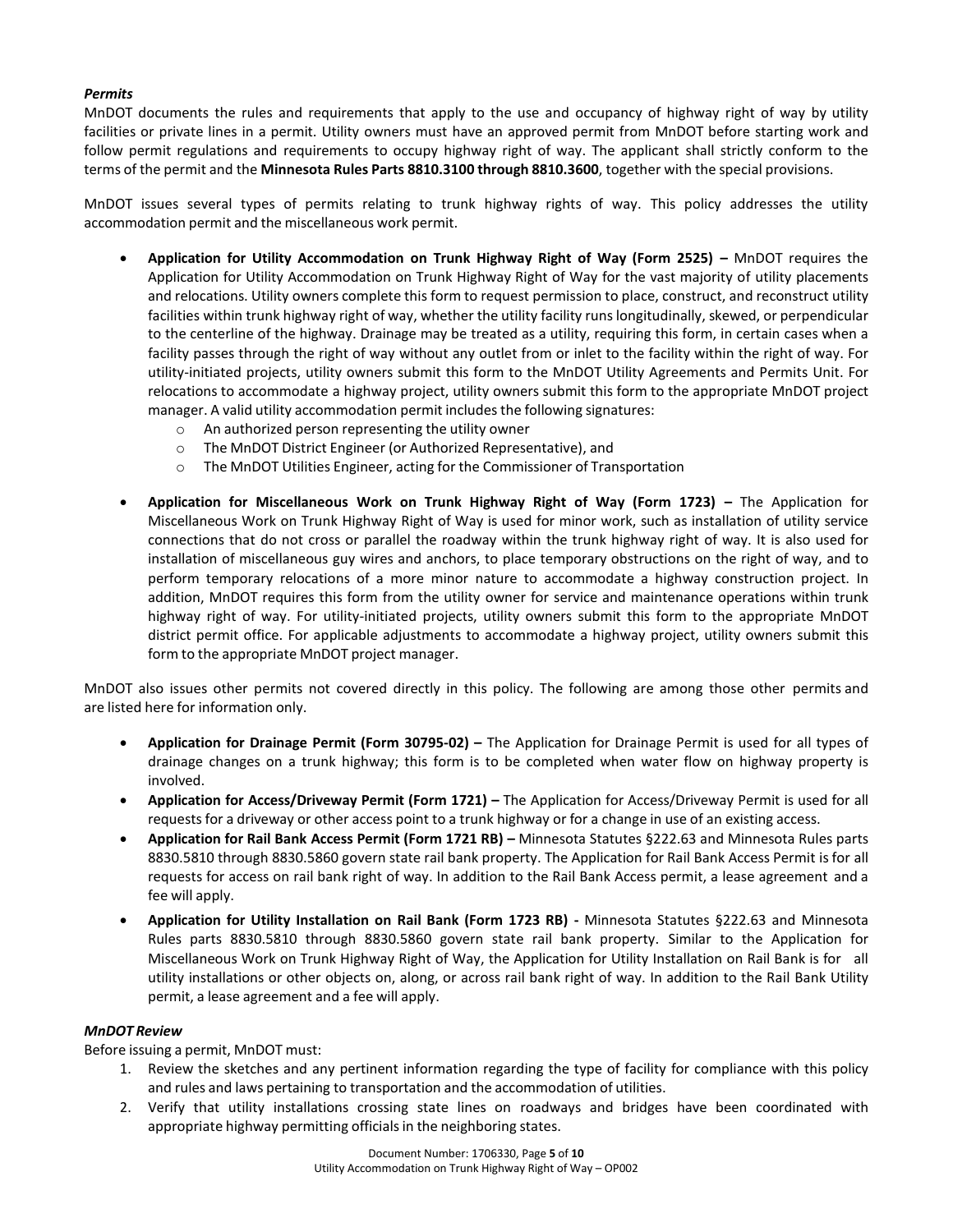#### *FHWA Review*

When a utility owner submits a permit application or request to MnDOT to use or occupy the right of way of a federal-aid highway, MnDOT is not required to submit the matter to the FHWA for prior concurrence except when the proposed installation is not in accordance with this policy that is approved by the FHWA for use on federal-aid highways. MnDOT's authority, by mutual agreement with the local FHWA Division Office is manifested in the form of an approved Utility Accommodation Permit. **[See 23 CFR § 645.215(d)]**.

#### *Exceptions to Policy*

MnDOT may allow exceptions to this policy if the utility owner can demonstrate that extreme hardships or unusual conditions provide justification and where alternative measures can be prescribed to fulfill the intent of applicable statutes and rules. Any such exceptions must be:

- Requested by an authorized person representing the utility owner;
- Recommended for approval by the MnDOT District Engineer (or authorized representative);
- Submitted to the FHWA for concurrence if the exception applies to a utility facility located on the Interstate, other freeways, expressways, and other highways on the National Highway System; and
- Approved by the MnDOT Utilities Engineer, acting for the Commissioner of Transportation

All requests for exceptions must include an evaluation of the direct and indirect design, environmental, and economic effects that would result from approval of the exception, plus any other pertinent information.

#### *Enforcement of Policy*

MnDOT shall enforce this policy consistent with applicable Minnesota statutes and rules. Such enforcement might include, but is not limited to,

- Assessment of responsibility for restoration costs when utilities begin work without a permit;
- Increased security deposit levels;
- Denial of future permits until past non-compliance is resolved;
- Misdemeanor citations by the appropriate enforcement agency;
- Litigation; and
- Removal of facilities placed without a permit, in nonconformance with a permit, or in nonconformance with other legal requirements.

### **RESPONSIBILITIES**

#### *MnDOT Utility Agreements and Permits Unit (Central Office)*

The Utility Agreements and Permits Unit which consists of the Utilities Engineer, Utility Agreement Writers, Utility Permit Writers, and the Utility Transmission Route Coordinator. Their responsibilitiesfor utility accommodation follow.

- **Utilities Engineer –** The Utilities Engineer oversees the activities of the Utility Agreements and Permits Unit and approves permits on behalf of the Commissioner of Transportation, enforces the MnDOT Utility Accommodation Policy, and helps resolve any outstanding utility issues.
- **Utility Permit Writers –** Utility Permit Writers review and process all applications for Utility Accommodation Permits (Form 2525) to install permanent facilities on trunk highway right of way. They suggest changes to applications, if necessary, and issue permits with special provisions.
- **Utility Transmission Route Coordinator –** The Utility Transmission Route Coordinator acts as MnDOT's liaison between the Public Utilities Commission (PUC), the Department of Commerce (DOC), and MnDOT districts when projects involving high-voltage transmission lines, power plants, wind turbine farms, or large pipelines affect or potentially affect MnDOT property or right of way. The Utility Transmission Route Coordinator researches, supplies information, and formally responds to inquiries by the PUC and DOC to protect the interest and safety of the agency, the state transportation system, and the traveling public.

#### *MnDOT District Permit Staff*

District Permit Staff review and process many different types of permit applications, including Miscellaneous Work Permits (Form 1723) for minor or temporary installations and maintenance projects, drainage permits, and access permits. They also are responsible for checking the accuracy of information on completed applications for Utility Accommodation Permits (Form 2525) and verifying field location.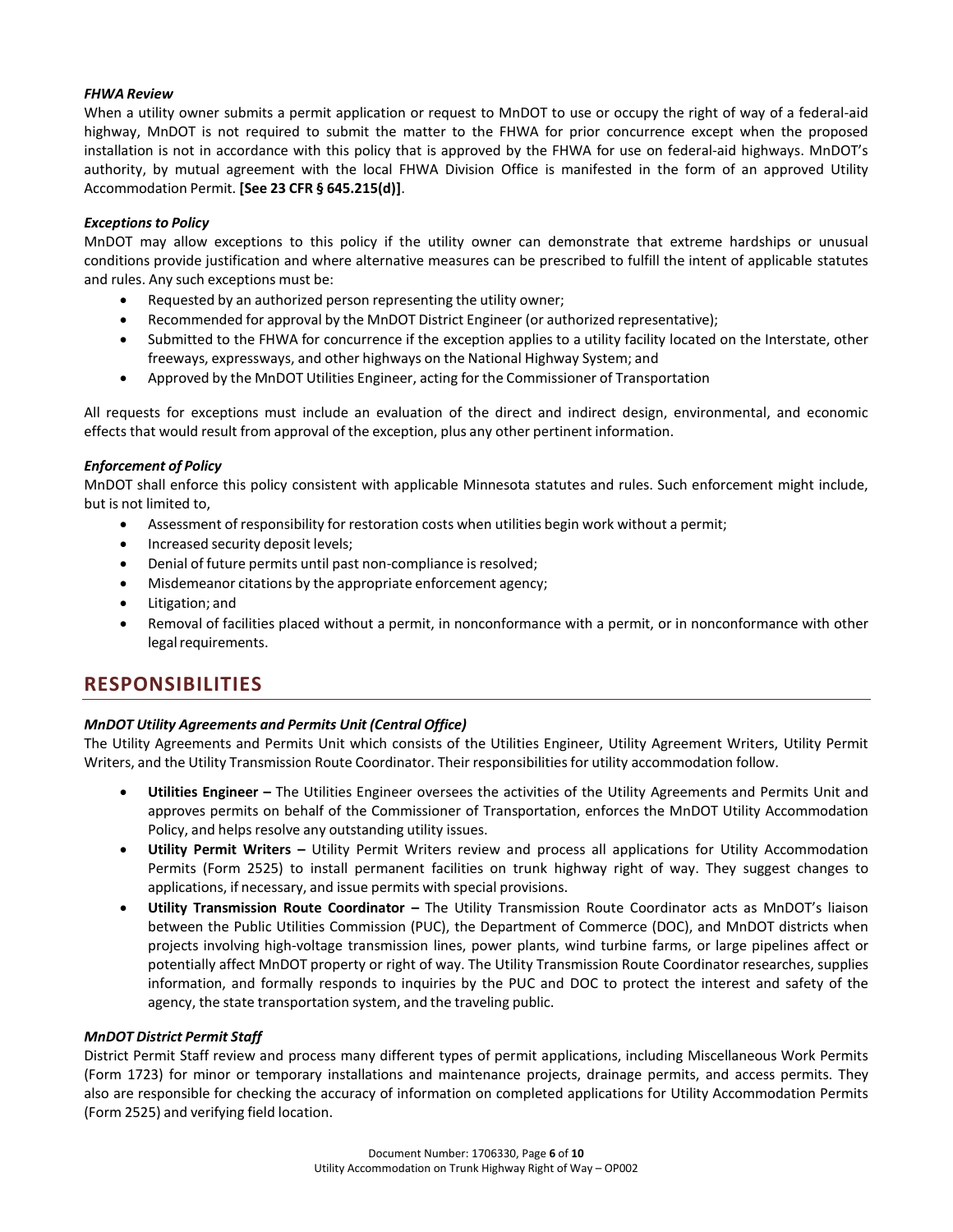### **FORMS/INSTRUCTIONS**

#### **Application for Utility [Accommodation](http://dotapp7.dot.state.mn.us/cyberdocs_guest/quickstart.asp?show=view%3A1397173&noframes=yes) on Trunk Highway Right of Way (Form 2525) Application for [Miscellaneous](http://dotapp7.dot.state.mn.us/cyberdocs_guest/quickstart.asp?show=view%3A1397174&noframes=yes) Work on Trunk Highway Right of Way (Form 1723)**

### **FREQUENTLY ASKED QUESTIONS**

#### *Q: How does the policy address the technical requirements for utility accommodation?*

A: The **Utility Accommodation Policy** describes how MnDOT addresses requests by utilities to occupy a portion of trunk highway right of way. In each case, MnDOT must evaluate the technical aspects of how accommodation of the utility facility will be accomplished, such as how and where a utility may be located so as not to interfere with other utility facilities or the safety of the traveling public.

The Utility Accommodation Section of the **[Manual](http://dotapp7.dot.state.mn.us/cyberdocs_guest/quickstart.asp?show=view%3A1706321&noframes=yes)** outlines the technical components of utility accommodation.

Simply put, utility owners must fulfill the requirements described in the Utility Accommodation Policy, and fulfill the technical requirements that are contained in the Utility Accommodation Section of the manual. The manual is available at **[Manual](http://dotapp7.dot.state.mn.us/cyberdocs_guest/quickstart.asp?show=view%3A1706321&noframes=yes)**.

#### *Q: Isthe accommodation of private lines allowed?*

A: Private lines are privately owned facilities that convey or transmit communications, electric power, gas, oil, water, or any other similar commodities outlined in the definition of utility facility, but devoted exclusively to private use. Since private lines serve only the owner, it is generally not in the public interest for them to occupy a portion of the limited space available within highway right of way. Accordingly, private lines may be allowed to make a perpendicular crossing of a state trunk highway, but longitudinal installations are not allowed. An application for private crossings may use Application for Utility Accommodation (Form 2525). All private utility installations allowed to cross state highway right of way shall follow this policy's requirements and procedures.

#### *Q: How are service lines accommodated?*

A: Service lines are a special class of private lines. The sole reason for a service line to be on the highway right of way is to facilitate connection of distribution lines to individual customers. Because it is in the interest of both the customer and the utility owner to have these connections, service lines may be allowed to cross state trunk highways wherever practical, but longitudinal installations are not allowed.

There is a wide variation among public utilities on the division of ownership, costs, and responsibility between the utility and the customer for the portion of a service line

on highway right of way. MnDOT does not regulate this relationship; however, MnDOT will look to that utility to locate, mark, and protect any service lines when requested to do so **(Minnesota Statutes 216D).**

#### *Q: What is the process for performing an emergency repair?*

A: Where an emergency exists that is dangerous to the life or safety of the public and requires immediate repair, the utility owner may perform service and maintenance operations on the trunk highways, including opening and disturbing the surface of the right of way without a work permit. Immediately after learning about the emergency, the utility owner shall immediately notify the State Patrol Division. The utility owner shall take all necessary and reasonable safety measures to protect the traveling public and shall cooperate fully with the State Patrol Division.

In such an event, the utility owner in will request a work permit from the MnDOT office of the assistant district engineer, maintenance, not later than the second working day thereafter when a work permit would ordinarily have been required but for the emergency. Nothing herein shall be construed as requiring a utility owner to delay an emergency repair.

#### *Q: What are a utility owner's responsibilities for facilities that are no longer in use?*

A: If a utility owner discontinues use of an above ground facility, the facility shall be entirely removed from the right of way by the utility owner within 30 days after its use is discontinued, unless MnDOT grants written approval for a time extension. All removal costs shall be the responsibility of the utility owner.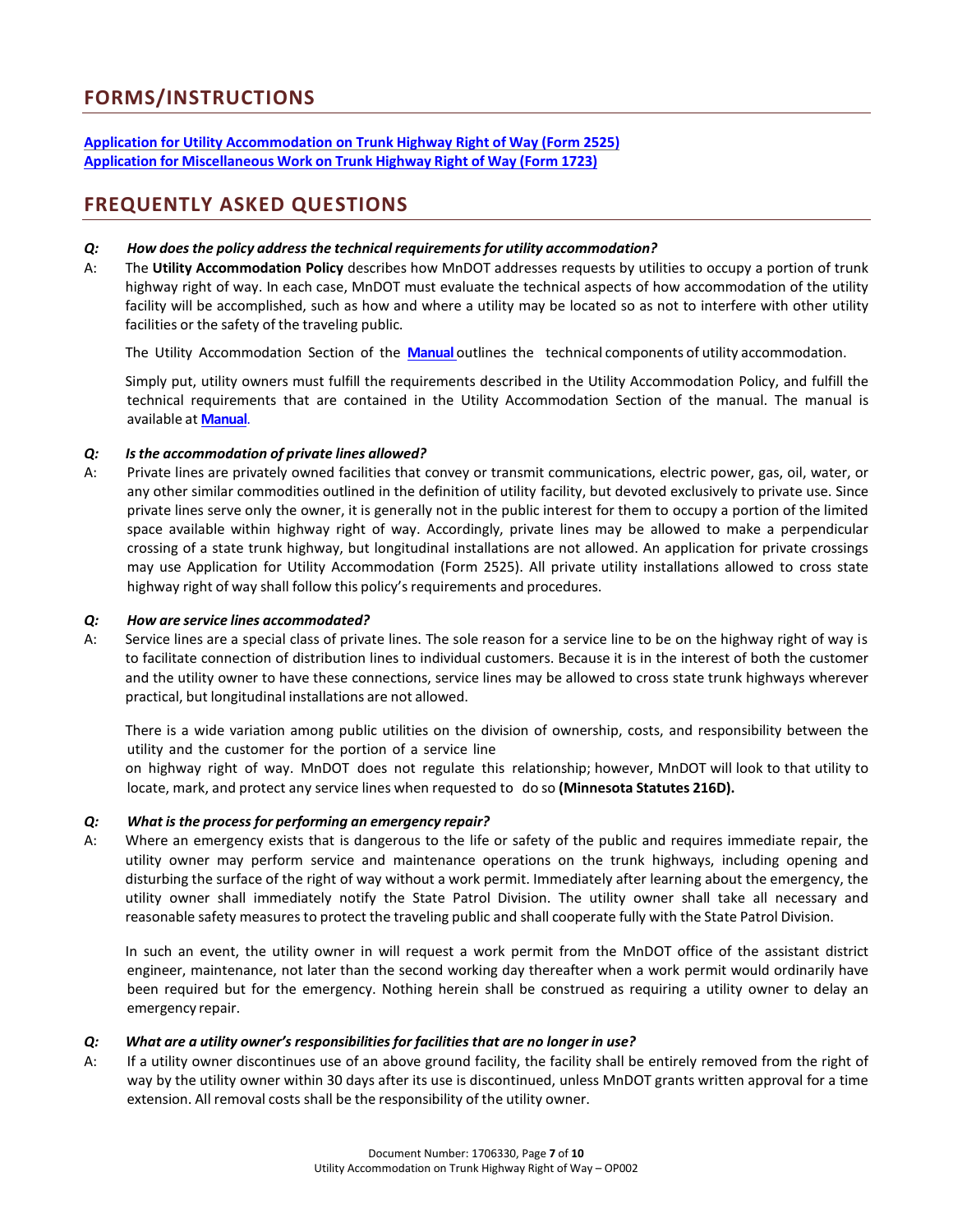If a utility owner discontinues use of an underground facility but desires to leave it in place on the right of way, the utility owner must receive written approval to do so from MnDOT, and a record shall be kept in the utility owner's permanent files so that the facility can be accurately located in the field. The utility owner shall locate discontinued underground facilities in the same manner as an active facility. MnDOT may at its discretion require abandoned and out-of-service pipes and appurtenant facilities (e.g., manholes, pull boxes, etc.) to be filled in or removed by the utility owner at the time of removal from service or at any time thereafter. All necessary removal and related costs shall be the responsibility of the utility owner.

If a utility owner discontinues use of a facility on a highway bridge but desires to leave it in place on the bridge, the utility owner must receive written approval to do so from MnDOT. Any abandoned or out-of-service facilities that are removed from a bridge must be done so utilizing procedures that are approved by the MnDOT Office of Bridges and Structures. All required removal costs shall be the responsibility of the utility owner.

### **RELATED INFORMATION**

The Utility Accommodation Section of the **[Manual](http://dotapp7.dot.state.mn.us/cyberdocs_guest/quickstart.asp?show=view%3A1706321&noframes=yes)** includes technical requirements regarding the location, design, and methods for installing, adjusting, accommodating, and maintaining utility facilities on trunk highway right of way. The Utility Accommodation Section of the **[Manual](http://dotapp7.dot.state.mn.us/cyberdocs_guest/quickstart.asp?show=view%3A1706321&noframes=yes)** is a part of this policy by reference.

Minnesota statutes and rules permit the accommodation of utility facilities on the right of way of Minnesota trunk highways. Trunk highways include all roads established under the provisions of *Constitution of the State of Minnesota, Article XIV, Section 2*. This includes all highways that are constructed, improved, and maintained as public highways under the jurisdiction of the Commissioner of Transportation. Thus, all state-maintained highways, including highways on the Interstate Highway System, are trunk highways.

The *Code of Federal Regulations, Title 23, § 645.215* requires each state transportation department to prepare and submit to the FHWA a statement of the authority of utilities to use and occupy highway rights of way and the policies employed for accommodating such utilities within the right of way of federal-aid highways. The procedures and requirements of this policy are consistent with the following:

**Minnesota Statute 161.20, "General Powers of [Commissioner"](https://www.revisor.leg.state.mn.us/statutes/?id=161.20) [Minnesota](https://www.revisor.leg.state.mn.us/statutes/?id=161.45) Statute 161.45, "Utility on Highway Right of way; [Relocation"](https://www.revisor.leg.state.mn.us/statutes/?id=161.45) Minnesota Statute 161.46, ["Reimbursement](https://www.revisor.leg.state.mn.us/statutes/?id=161.46) of Utility" Minnesota Statute 222.37, subd 2, "Public Road; Use, [Restriction](https://www.revisor.leg.state.mn.us/statutes/?id=222.37) - Pipeline" Minnesota Statute 216D, ["Excavation](https://www.revisor.mn.gov/statutes/?id=216D) Notice System"**

**Minnesota [Administrative](https://www.revisor.mn.gov/rules/?id=7560) Rules Part 7560 "Excavation Notice System" [Minnesota Administrative Rules Part 881 0.310 0, "Definition s"](https://www.revisor.mn.gov/rules/?id=8810.3100)  Minnesota [Administrative](https://www.revisor.leg.state.mn.us/rules/?id=8810.3200) Rules Part 8810.3200, "Purpose and [Scope"](https://www.revisor.leg.state.mn.us/rules/?id=8810.3200) Minnesota [Administrative](https://www.revisor.mn.gov/rules/?id=8810.3300) Rules Part 8810.3300, "Permits" Minnesota [Administrative](https://www.revisor.mn.gov/rules/?id=8810.3400) Rules Part 8810.3400, "Standards for Work Conducted Under Permit["](https://www.revisor.leg.state.mn.us/rules/?id=8810.3500) Minnesota [Administrative](https://www.revisor.leg.state.mn.us/rules/?id=8810.3500) Rules Part 8810.3500, "Aerial Lines" Minnesota [Administrative](https://www.revisor.mn.gov/rules/?id=8810.3600) Rules Part 8810.3600, "Underground Lines"**

**[Title 23, United States Code, Section §103 -](https://www.fhwa.dot.gov/map21/docs/title23usc.pdf) "National Highway System" [Title 23, United States Code, Section §109 -](https://www.fhwa.dot.gov/map21/docs/title23usc.pdf) "Standards" [Title 23, United States Code, Section §123 -](https://www.fhwa.dot.gov/map21/docs/title23usc.pdf) "Relocation of Utility Facilities"**

**Code of Federal [Regulations,](http://www.ecfr.gov/cgi-bin/text-idx?c=ecfr&SID=ae88174b1cc30395b1eff1ee76199ac5&rgn=div5&view=text&node=23%3A1.0.1.1.1&idno=23) Title 23 - Highways, Part 1 "General["](http://www.ecfr.gov/cgi-bin/text-idx?c=ecfr&sid=4326b3462801c075d9d260366f1f811e&rgn=div5&view=text&node=23%3A1.0.1.7.26&idno=23&_top) Code of Federal [Regulations,](http://www.ecfr.gov/cgi-bin/text-idx?c=ecfr&sid=4326b3462801c075d9d260366f1f811e&rgn=div5&view=text&node=23%3A1.0.1.7.26&idno=23&_top) Title 23 - Highways, Part 645 "Utilities" Code of Federal Regulations, Title 23 - Highways, Part 710 ["Right-of-Way](http://www.ecfr.gov/cgi-bin/text-idx?c=ecfr&SID=ae88174b1cc30395b1eff1ee76199ac5&rgn=div5&view=text&node=23%3A1.0.1.8.39&idno=23) and Real Estate" Code of Federal Regulations, Title 23 - Highways, Part 752 "Landscape and Roadside [Development"](http://www.ecfr.gov/cgi-bin/text-idx?c=ecfr&SID=ae88174b1cc30395b1eff1ee76199ac5&rgn=div5&view=text&node=23%3A1.0.1.8.42&idno=23)**

**Federal Highway Administration Program Guide, "Utility Relocation and [Accommodation](http://www.fhwa.dot.gov/reports/utilguid/) of Federal-Aid Highway Projects"**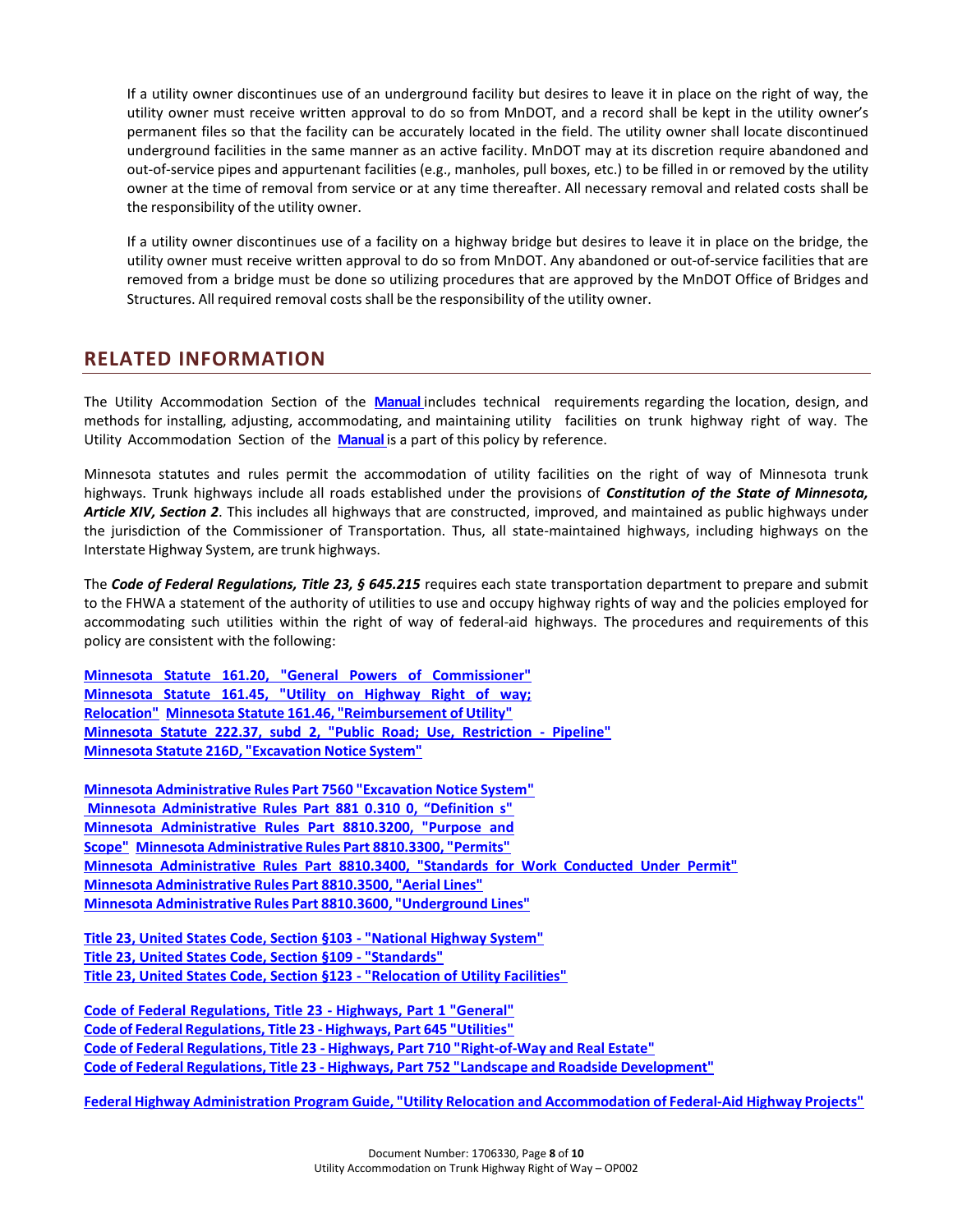**[American Association of State Highway and Transportation Officials, "A Policy on the Accommodation of Utilities within](https://bookstore.transportation.org/item_details.aspx?ID=1361) [Freeway Right-of-Way"](https://bookstore.transportation.org/item_details.aspx?ID=1361)**

**[American Association of State Highway and Transportation Officials, "A Guide for Accommodating Utilities within](https://bookstore.transportation.org/item_details.aspx?ID=1362) Highway [Right-of-Way"](https://bookstore.transportation.org/item_details.aspx?ID=1362)**

**[Highway/UtilityGuide,](http://www.fhwa.dot.gov/programadmin/utility.cfm) June 1993, FHWA-SA-93-049**

In addition to the above, utilities must also be installed and maintained in a safe manner in accordance with the following: **Minnesota Manual on Uniform Traffic Control [Devices\(MN](http://www.dot.state.mn.us/trafficeng/publ/mutcd/) MUTCD) [Temporary Traffic Control Zone Layouts Field](http://www.dot.state.mn.us/trafficeng/publ/fieldmanual/index.html) Manual (MN MUTCD)**

**American Association of State Highway and [Transportation](https://bookstore.transportation.org/item_details.aspx?id=1802) Officials, "Roadside Design Guide"** American Association of State Highway and [Transportation](https://bookstore.transportation.org/collection_detail.aspx?id=110) Officials, "A Policy on Geometric Design of Highways an[d](https://bookstore.transportation.org/collection_detail.aspx?id=110) **[Streets"](https://bookstore.transportation.org/collection_detail.aspx?id=110)**

And, any other manuals which may apply to specific situations